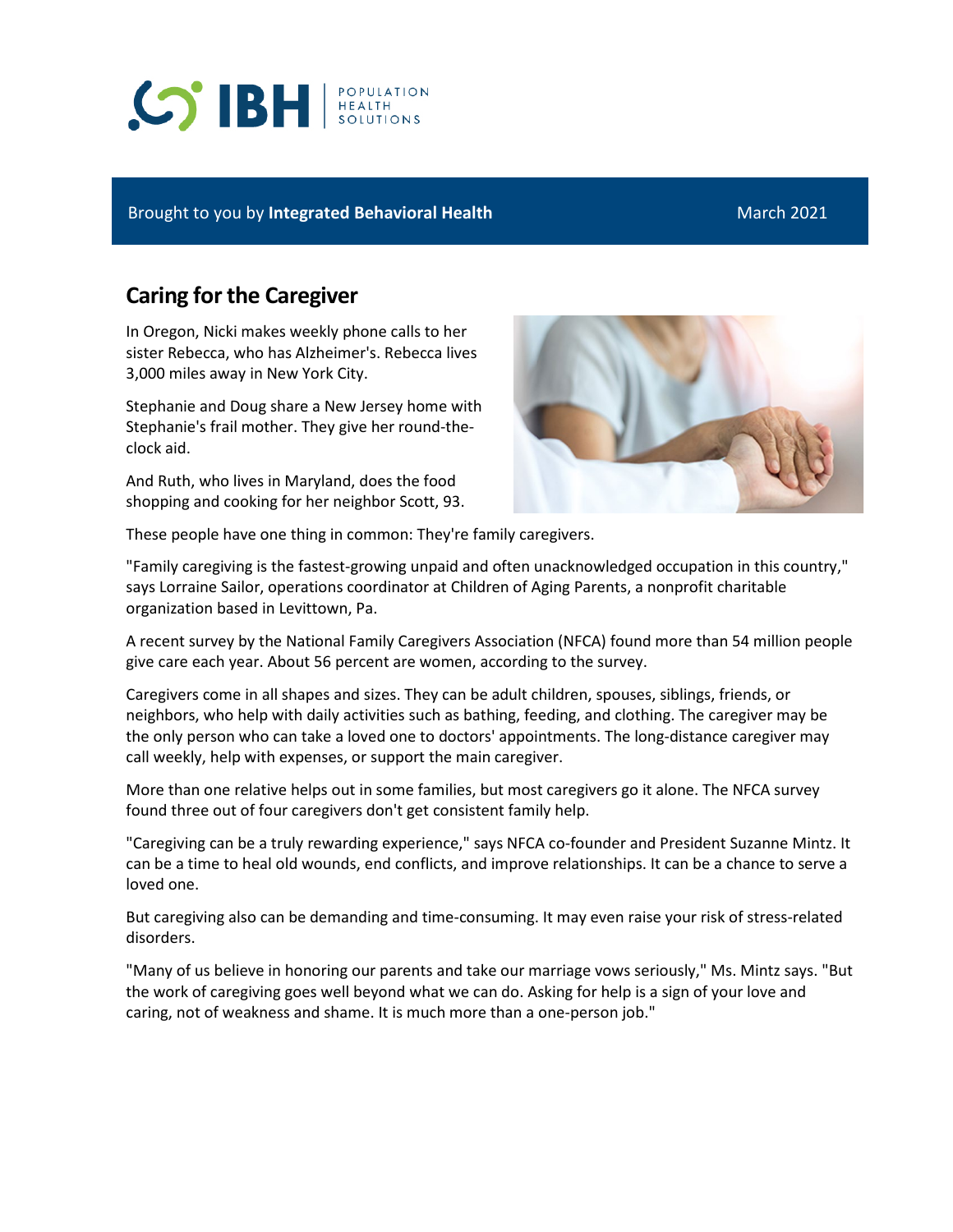#### **How to Succeed**

These tips are drawn from professional, government, and charitable groups: the American Society on Aging, the Federal Administration on Aging, the Family Caregiver Alliance, Children of Aging Parents, and the National Family Caregivers Association.

#### **Don't Go It Alone**

- Ask others for help. Start with family and friends. Keep less engaged family members informed. Set up a family conference, seek suggestions, and talk about disagreements.
- Ask families with similar problems how they handled them.
- Involve the person you're caring for. If possible, help the person take responsibility and join in decisions.
- Learn about your loved one's condition. Find specialists for information and guidance.
- Tap local, state, and national resources. They can offer help with transportation, nutrition, or day care.

#### **Watch for Problems**

Mental and physical signs of caregiver stress:

- A lot of anger or fear
- A tendency to overreact
- Feeling depressed, isolated, or overburdened
- Thoughts of guilt, shame, or inadequacy
- Taking on more than you can handle
- Headaches
- Digestive upsets
- Weight loss or gain
- Trouble sleeping
- Fatigue
- Illness

#### **Take Time Out**

Be good to yourself. Take time away from caregiving and don't neglect your personal and professional needs:

- Get lots of rest and exercise
- Enjoy relaxing music
- Eat nutritious meals
- Visit with friends and plan leisure activities
- Do deep breathing
- Read a magazine
- Don't abuse alcohol or drugs, or overeat
- Keep a sense of humor
- Write your feelings in a journal
- Do spiritual meditation
- Set limits on what you can and cannot do
- Realize you're doing the best you can
- Join a support group
- Use community resources for help